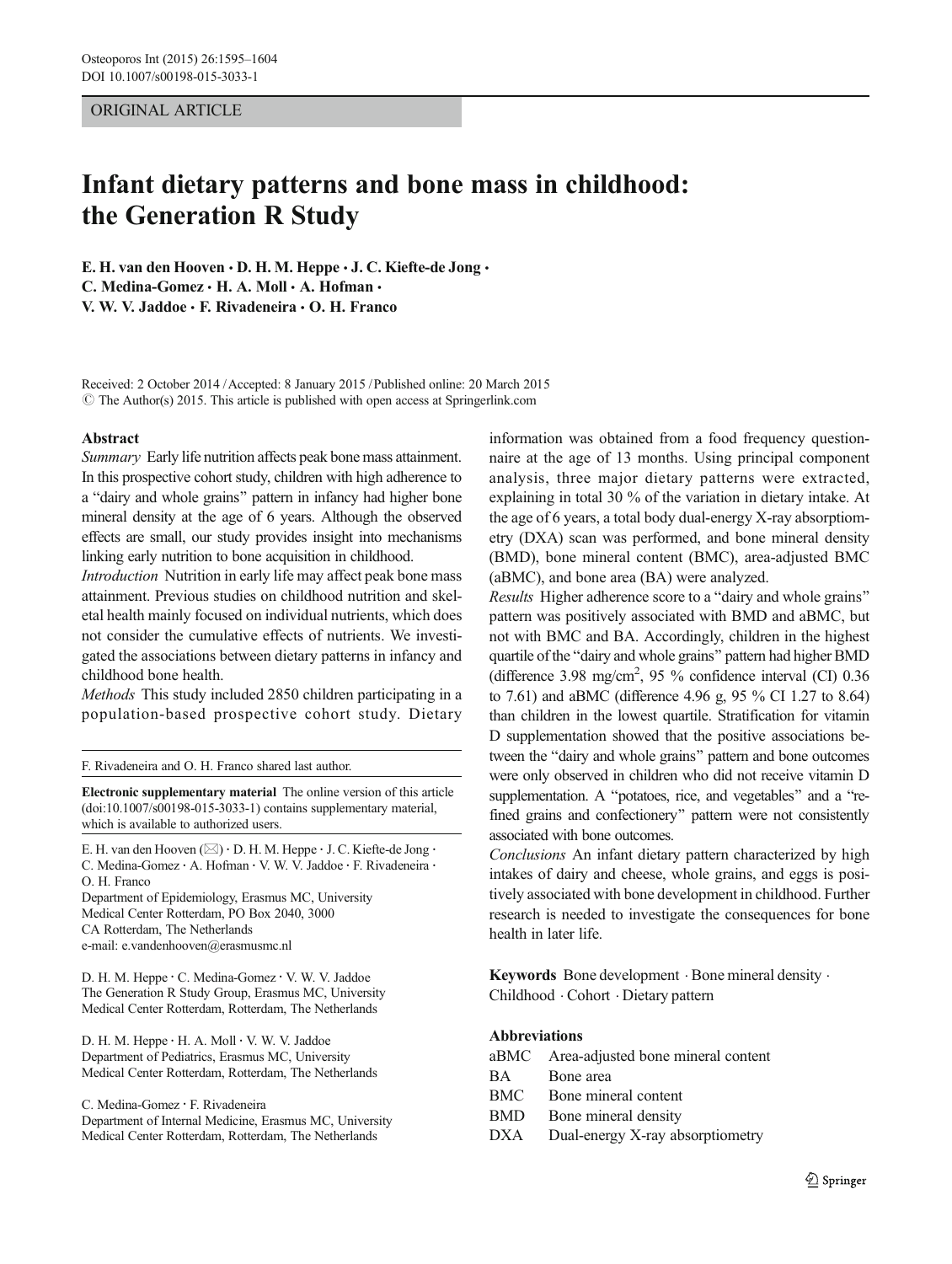| FFQ<br>Food frequency questionnaire |
|-------------------------------------|
|-------------------------------------|

PCA Principal component analysis

# Introduction

Peak bone mass is reached during young adulthood and is influenced by genetics as well as modifiable lifestyle factors, including nutrition [\[1](#page-8-0), [2](#page-8-0)]. Hence, nutrition during early life may have important consequences for peak bone mass attainment and future fracture risk. Previous studies on childhood nutrition and bone health have mainly focused on individual nutrients, including calcium and vitamin D, or specific foods, such as dairy products, fruits, and vegetables [[3](#page-8-0)–[6\]](#page-8-0). However, foods and nutrients can have high level of intercorrelation or interaction, which is not fully considered when examining their individual effects on health outcomes. Evaluating dietary patterns, which include the combination of dietary factors, may better overcome confounding by other dietary factors and account for the cumulative and interactive effects of multiple nutrients [\[7](#page-8-0)]. Previous studies in adults have examined the associations between dietary patterns and bone health. These studies reported that so-called healthy, prudent, or nutrient-dense dietary patterns (i.e., rich in fruits, vegetables, grains, fish, and low in meat) may positively affect bone health in adults [[8\]](#page-8-0), women [\[9](#page-8-0)–[11](#page-8-0)], and elderly [[12](#page-8-0)], whereas dietary patterns rich in refined or energy-dense foods (i.e., meats, fried foods, soft drinks, confectionery) appear to be inversely associated with bone health [\[8,](#page-8-0) [10](#page-8-0)–[12\]](#page-8-0).

Since a significant proportion of adult bone mass is accrued during childhood and adolescence, gaining an understanding of the role of dietary components on bone mass in early life is important to identify interventions favorable to bone health. Nevertheless, except for a few previous [[13](#page-8-0)–[16\]](#page-9-0) studies in (small groups of) children or adolescents, not much is known on the relation between dietary patterns and bone mass, particularly in young children. Therefore, we investigated the associations between dietary patterns assessed in infancy and bone health (bone mineral density, bone mineral content, and bone area) at the age of 6 years in 2850 children participating in a population-based prospective cohort study. In addition, we aimed to evaluate whether the associations differ by the child's sex, birth weight, gestational age at birth, ethnicity, body mass index, or vitamin supplement use.

This study was embedded in the Generation R Study, a population-based prospective cohort study from pregnancy onward in the city of Rotterdam, the Netherlands, which has

# **Methods**

#### Design

been described previously in detail [[17\]](#page-9-0). Pregnant mothers enrolled between 2001 and 2005. The study protocol was approved by the Medical Ethical Committee of Erasmus Medical Center, Rotterdam. All participants provided written consent.

A questionnaire on infant nutrition was implemented from 2003 onward and was sent to 5088 mothers who provided consent for postnatal follow-up and were capable of understanding the Dutch language (Fig. [1](#page-2-0)). In total, 3650 (72 %) of these mothers returned the questionnaire [[18\]](#page-9-0). Information on nutrition was available in 3629 children, of which 3550 were singleton live births. Of those, 2922 children participated in the 6-year visit, and dual-energy X-ray absorptiometry (DXA) scans were performed successfully in 2850 children (Fig. [1](#page-2-0)).

# Dietary patterns

Mothers received a food frequency questionnaire (FFQ) for their child at a median age of 12.9 months (95 % range 12.2 to 19.0). The FFQ was developed for children in the second year of life and consisted of 211 food items, as described previously in detail [\[18](#page-9-0)]. The FFQ was validated against 3-day 24-h recalls in a representative sample of Dutch children aged 14 months  $(n=32)$  [[18](#page-9-0)]. Average daily nutritional values were calculated using the Dutch Food Composition Database 2006 [\[19](#page-9-0)].

Within all children with available dietary data  $(n=$ 3629), the 211 food items from the FFQ were classified into 21 food groups based on nutrient profile and food preferences (Supplementary Table 1). Subsequently, we applied principal component analysis (PCA) to the food groups to construct dietary patterns [[7](#page-8-0)], using the varimax rotation method to obtain uncorrelated factors. Briefly, PCA aggregates food groups on the basis of the degree to which the food groups in the dataset are correlated with one another. Food groups that correlate high are grouped into a factor (dietary pattern), which explains a proportion of the variance in dietary data [\[7](#page-8-0)]. To determine the number of factors to retain, we used several criteria that included eigenvalue  $\geq 1.5$ , position above the bend in the scree plot (a graphical presentation of eigenvalues), and interpretability of the patterns. This identified three major dietary patterns (Supplementary Table 1). For each individual food group, a factor loading was calculated, representing the extent to which the food group correlates to a particular factor/dietary pattern. Food groups with factor loadings >0.2 were considered to have a strong correlation with that factor and were used to describe and label each dietary pattern. Accordingly, each subject was assigned an adherence score (Z-score) for each dietary pattern, which was calculated by multiplying the factor loadings with the corresponding standardized intake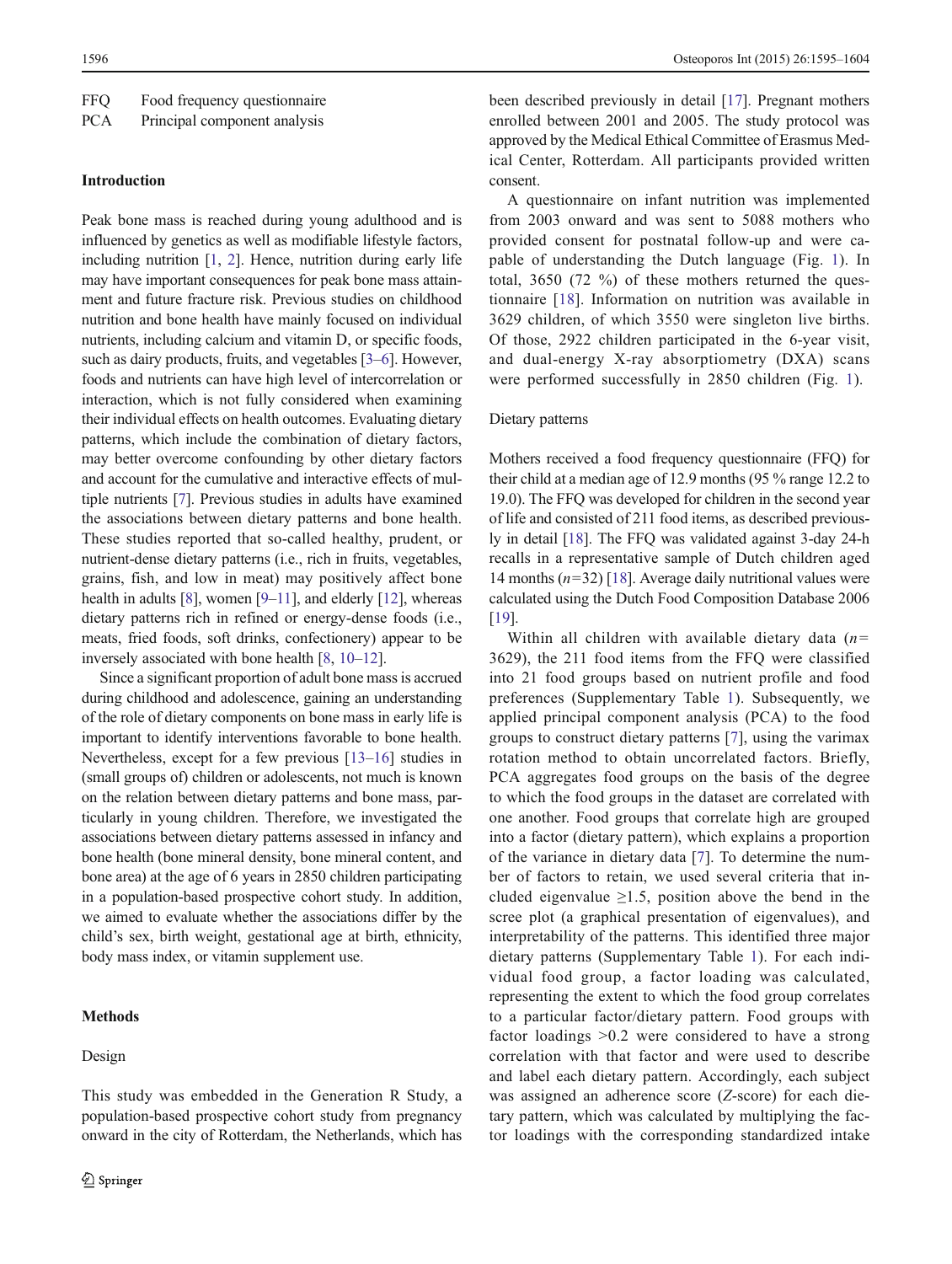<span id="page-2-0"></span>Fig. 1 Population for analysis



for each food group and summing across the food items. A higher adherence score indicates a higher adherence to the respective dietary pattern.

Bone mineral density measurements

Bone measurements in childhood were conducted in a dedicated research center in Erasmus Medical Center, Rotterdam. The mean age of the children at examination was  $6.0 \pm 0.2$  years. Total body bone mineral density was measured using a DXA scan (iDXA, General Electrics—Lunar, 2008, Madison, WI, USA), using procedures previously described [[20](#page-9-0)]. Scans were analyzed using enCORE version 13.6. As recommended by the International Society for Clinical Densitometry for the measurement in children, we used total body less head (TBLH) instead of total body bone mineral density as a region of interest for all analyses [\[21](#page-9-0)]. Bone mineral density (BMD) measured by DXA was expressed as bone mineral content (BMC, in g) per projected bone area (in  $\text{cm}^2$ ). BMC was calculated from BMD using the projected bone area. Area-adjusted BMC (aBMC) was derived as a measure of volumetric BMD by using linear regression to adjust BMC for bone area and adding the residuals to the mean BMC [\[22](#page-9-0)].

# Covariates

Information on maternal age, educational level, parity, and folic acid supplementation use was obtained by a questionnaire at enrolment. Maternal smoking and alcohol consumption during pregnancy were assessed by questionnaires in each trimester. Maternal height and weight at enrolment were measured without shoes and heavy clothing, and body mass index  $(kg/m<sup>2</sup>)$  was calculated. Information on infant sex, birth weight, and gestational age at birth was available from midwife and hospital registries. Information on child ethnicity was obtained by a questionnaire at enrolment and was defined according to the classification of Statistics Netherlands based on country of birth of the parents [[23\]](#page-9-0). We categorized child ethnicity into European descent (Dutch, Turkish, other European, American, Oceanic); African descent (Moroccan, other African, Antillean, Surinamese-Creole, and Cape Verdean); and Asian descent (Indonesian, other Asians, and Surinamese-Hindu) according to the largest ethnic groups. Postnatal growth was repeatedly measured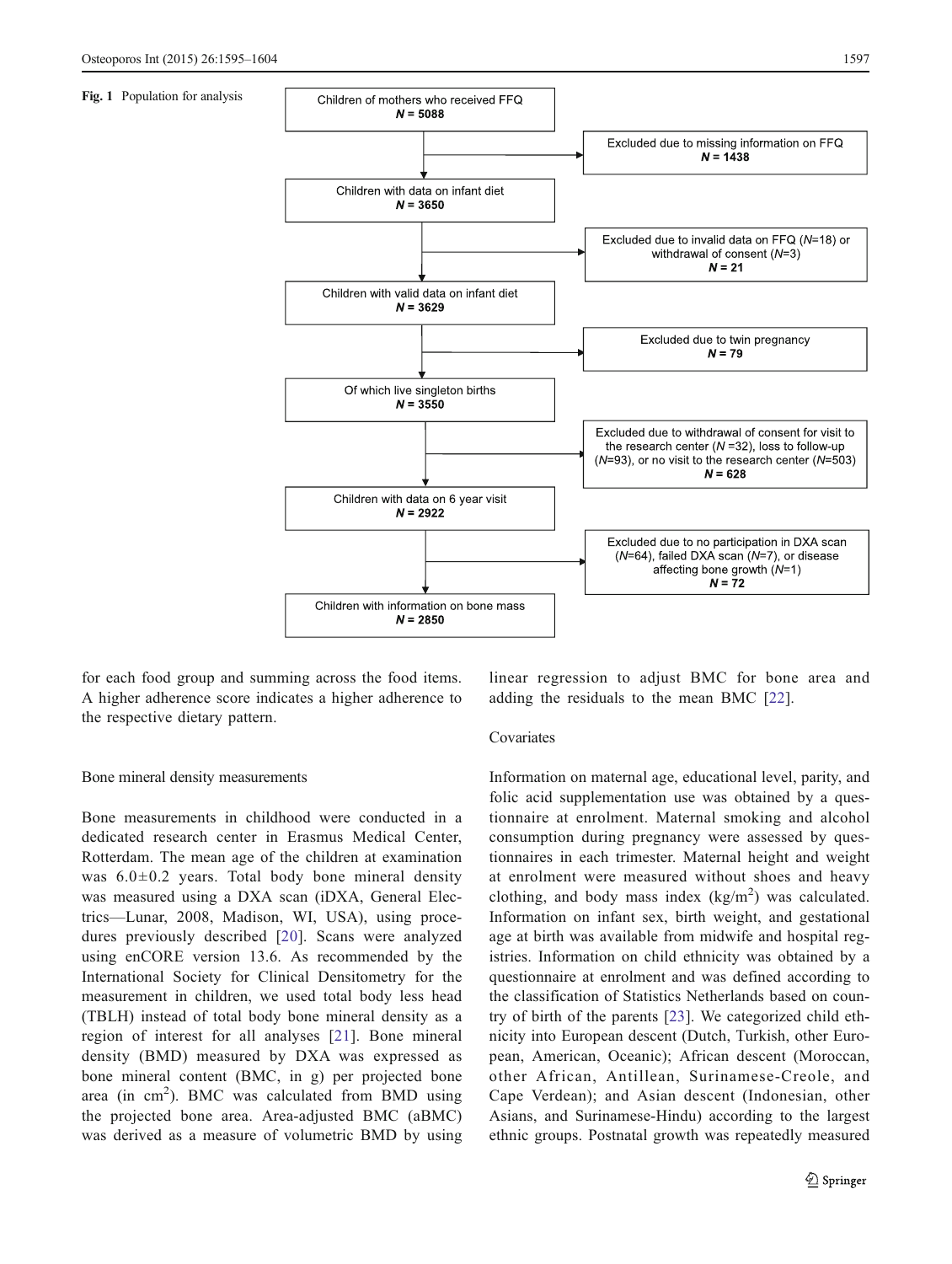at the community health centers, and SD scores for weight were obtained using Dutch reference growth charts [\[24](#page-9-0)]. Catch-up growth in the first year of life was defined as change in SD score for weight >0.67 between the age of 1 and 11 months. Information on breastfeeding was obtained from delivery reports and postnatal questionnaires at 2, 6, and 12 months after delivery and was categorized as never breastfeeding, any partial breastfeeding in the first 4 months of life, and exclusive breastfeeding in the first 4 months of life. Information on (multi)vitamin supplement use was available from the FFQ at 14 months and was categorized into vitamin D supplementation (vitamin D alone, vitamin  $A+D$ , or multivitamin) and other vitamin supplementation (fluoride, iron, vitamin A only, or other). Duration of TV watching during weekdays and weekend days, as an indicator of sedentary behavior, was assessed by questionnaires at the child's ages of 2, 3, 4, and 6 years. Participation in sports, as an indicator of physical activity, was obtained by a questionnaire at the child's age of 6 years. At the 6-year visit, child weight was measured to the nearest 0.2 kg, and child height was measured to the nearest 0.1 cm, without shoes and heavy clothing. Measures of total body fat and lean mass (kg) were derived from the DXA scans.

# Statistical analysis

Dietary pattern adherence scores were used in the analyses both as continuous variables (where 1 unit increase equals an increase of 1 SD) and categorized into quartiles, with the lowest quartile as the reference category. We compared participant and dietary characteristics among the highest quartiles of adherence scores to the dietary patterns. We performed multivariable linear regression models to evaluate the associations for dietary pattern adherence scores with BMD, BMC, aBMC, and bone area (BA). Potential confounders were selected based on previous literature or a strong association with the outcome and were kept in the multivariable model in case of a ≥10 % alteration in effect estimates. Crude models were adjusted for child's sex, total energy intake, age at 6-year visit, and time interval between dietary assessment and visit. The latter covariate was included because the effect of dietary patterns on bone outcomes may depend on the time interval between dietary assessment and assessment of bone mass. Multivariable models were additionally adjusted for ethnicity, birth weight Z-score (i.e., sex and gestational age adjusted), height at visit, weight at visit, and maternal BMI at enrolment. We adjusted for weight at visit by adding lean mass plus fat mass (as measured by DXA) to the model, thereby excluding the contribution of bone mass to the child's weight. To test the independent effect of each dietary pattern, the three dietary pattern

adherence scores were included in the models simultaneously. Adjustments for maternal age, educational level, parity, smoking, alcohol consumption, folic acid supplement use during pregnancy, child's catch-up growth in the first year of life, history of breastfeeding, TV watching, and participation in sports did not materially alter effect estimates and were not retained in the final models. To assess whether the associations between dietary patterns and bone mass differed by the child's sex, birth weight, gestational age at birth, ethnicity, BMI at 6-year visit, vitamin D supplementation, or other vitamin supplementation, statistical interaction was evaluated by adding the product term of the dietary pattern adherence scores and the covariate and as an independent variable to the multivariable models. Stratified analyses were conducted in case of a significant interaction term  $(P<0.05)$ . Because the FFQ has been validated in Dutch children, we performed a sensitivity analysis in Dutch children only. Therefore, we first performed a PCA in this group of children to extract dietary patterns, and we subsequently examined the associations with bone outcomes. To reduce potential bias associated with missing data, we performed multiple imputations of missing covariates (<9 % missing values) based on the correlation between the variable with missing values and other subject characteristics [\[25](#page-9-0)]. Data were imputed  $(n=5$  imputations) according to the Markov Chain Monte Carlo method [[26](#page-9-0)], assuming no monotone missing pattern. Analyses were performed in the original dataset and in the imputed datasets. Because we observed similar effect estimates, we only present the results based on imputed datasets. Statistical analyses were performed using SPSS version 21 for Windows (SPSS Inc., Chicago, IL, USA).

## Results

Subject characteristics and dietary patterns

Maternal and child characteristics are presented in Table [1.](#page-4-0) Most mothers had a high educational level (57.2 %). Of all children, 82.6 % were of European background, and 51.2 % participated in sports. Mean BMD was  $540\pm45$  mg/cm<sup>2</sup>.

Three dietary patterns were identified, which were labeled according to the food groups with the highest positive factor loadings (>0.2) (Supplementary Table 1). The first dietary pattern was labeled as a "potatoes, rice, and vegetables" pattern and was characterized by high loadings for potatoes, pasta and rice, vegetables, meat and meat products, fish and shellfish, oils, and condiments and sauces. The "refined grains and confectionery" pattern was associated with high intakes of refined grains, solid fats, confectionery, snack bar products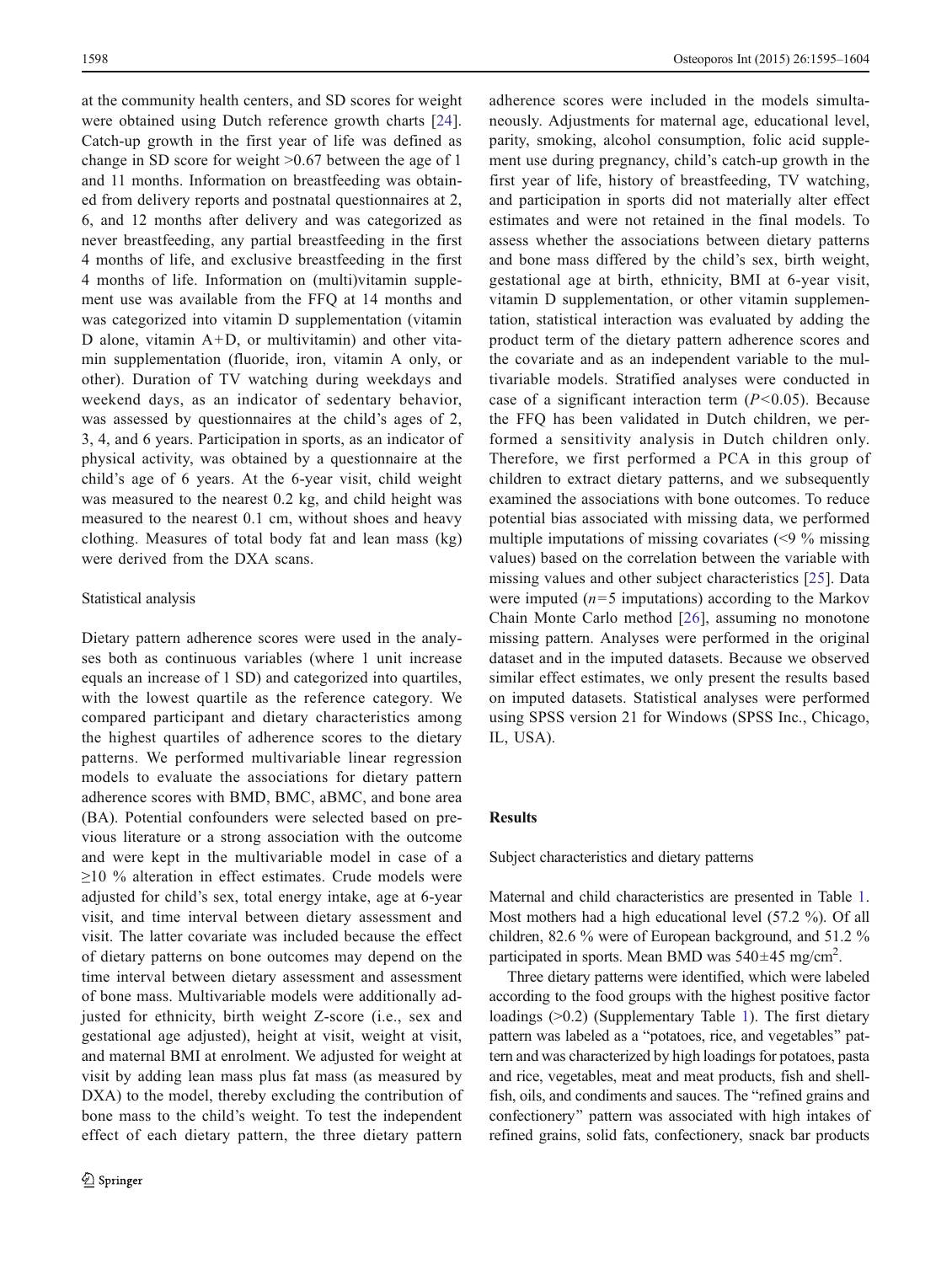#### <span id="page-4-0"></span>**Table 1** Participant characteristics  $(N=2850)$

| Maternal characteristics               |                   |
|----------------------------------------|-------------------|
| Age at enrolment (year)                | $31.5 \pm 4.5$    |
| Body mass index at enrolment $(kg/m2)$ | $23.5(18.8-35.7)$ |
| Educational level (%)                  |                   |
| Primary                                | 4.5               |
| Secondary                              | 35.2              |
| Higher                                 | 57.2              |
| Missing                                | 3.1               |
| Infant characteristics                 |                   |
| Male $(\%)$                            | 49.2              |
| Gestational age at birth (week)        | $40.1(36.0-42.3)$ |
| Birth weight $(g)$                     | 3474±550          |
| Ethnicity (%)                          |                   |
| European                               | 82.6              |
| African                                | 11.0              |
| Asian                                  | 5.0               |
| Missing                                | 1.4               |
| Age of food assessment (month)         | $12.9(12.2-19.0)$ |
| Total energy intake (kcal/day)         | $1312 \pm 391$    |
| Dietary patterns, adherence score      |                   |
| Potatoes, rice, and vegetables         | $-0.02 \pm 0.96$  |
| Refined grains and confectionery       | $-0.04 \pm 0.96$  |
| Dairy and whole grains                 | $0.00 \pm 0.99$   |
| Child characteristics (6-year visit)   |                   |
| Age (year)                             | $6.0 \pm 0.2$     |
| Height (cm)                            | $118.2 \pm 5.1$   |
| Weight (kg)                            | $22.2 \pm 3.4$    |
| TV watching $(\%)$                     |                   |
| $\leq$ 2 h/day                         | 74.3              |
| $>2$ h/day                             | 12.8              |
| Missing                                | 12.8              |
| Participation in sports (%)            |                   |
| No                                     | 51.2              |
| Yes                                    | 41.6              |
| Missing                                | 7.2               |
| Body mass index $(kg/m2)$              | $16.0 \pm 1.6$    |
| Bone mineral density $(mg/cm2)$        | $540+45$          |
| Bone mineral content (g)               | $505 \pm 85$      |
| Bone area $(cm2)$                      | $930 \pm 100$     |
|                                        |                   |

Values represent means $\pm$ SD or medians (95 % range) for continuous variables, or percentages for categorical variables

and savory snacks, and sugar-containing beverages. The third pattern was labeled as the "dairy and whole grains" pattern and had high loadings for whole grains, dairy and cheese, and eggs, and a negative loading for breast milk and infant formula (Supplementary Table 1). In total, the three patterns explained 30 % of the variation in food intake. The correlations between

the three dietary patterns were low (i.e., Pearson correlation coefficients ranging from −0.001 to −0.059).

Mean intakes of foods and nutrients (absolute and expressed relative to energy intake) for the highest quartiles of adherence to the three dietary patterns are presented in Supplementary Table 2. Children with high adherence to the "refined grains and confectionery" pattern had on average higher intakes of total energy and total carbohydrates and lower relative intakes of total protein, dietary fiber, beta-carotene, and folate, as compared to children with high adherence to the "potatoes, rice, and vegetables" pattern. As compared to children with high adherence to the "potatoes, rice, and vegetables" pattern, children with high adherence to the "dairy and whole grains" pattern appeared to have a more "nutrient-dense" diet, as reflected by their lower mean intake of total energy, but higher relative intakes of total protein, animal protein, vitamin  $B_{12}$ , calcium, magnesium, phosphorus, and sodium. In contrast, their relative intakes of vitamin C, vitamin D, vitamin E, and iron were lower. In addition, they more often used vitamin D supplements.

#### Dietary patterns and bone mass

Covariate-adjusted associations between infant dietary patterns and childhood bone mass are presented in Table [2.](#page-5-0) No associations were observed for the "potatoes, rice, and vegetables" pattern and the "refined grains and confectionery" pattern with BMD, BMC, aBMC, or BA. However, higher adherence to the "dairy and whole grains" pattern was positively associated with BMD and aBMC  $(P=0.03)$ and  $P<0.01$ , respectively). In accordance, the highest quartile of adherence to the "dairy and whole grains" pattern was positively associated with BMD (difference 3.98 mg/ cm<sup>2</sup> , 95 % confidence interval (CI) 0.36 to 7.61) and aBMC (difference 4.96 g, 95 % CI 1.27 to 8.64), as compared to the lowest quartile. No associations were observed for this dietary pattern with BMC or BA. Supplementary Table 3 presents the crude associations (only adjusted for child's sex, total energy intake, age at visit, and time interval between dietary assessment and visit) between dietary patterns and childhood bone mass, showing positive associations between the adherence score to the "refined and grains" pattern and aBMC  $(P=0.03)$ . Also, as compared to the lowest quartile, the highest quartile of adherence to this pattern was positively associated with BMD, BMC, and BA. These associations changed after adjustment for important maternal and child confounders, especially child weight and height. Crude associations for the "dairy and whole grains" pattern with BMD and aBMC were larger than the covariate-adjusted associations, but patterns of associations were similar. In addition, positive associations were observed for adherence to this pattern with BMC and BA  $(P<0.01$  and  $P=0.02$ , respectively).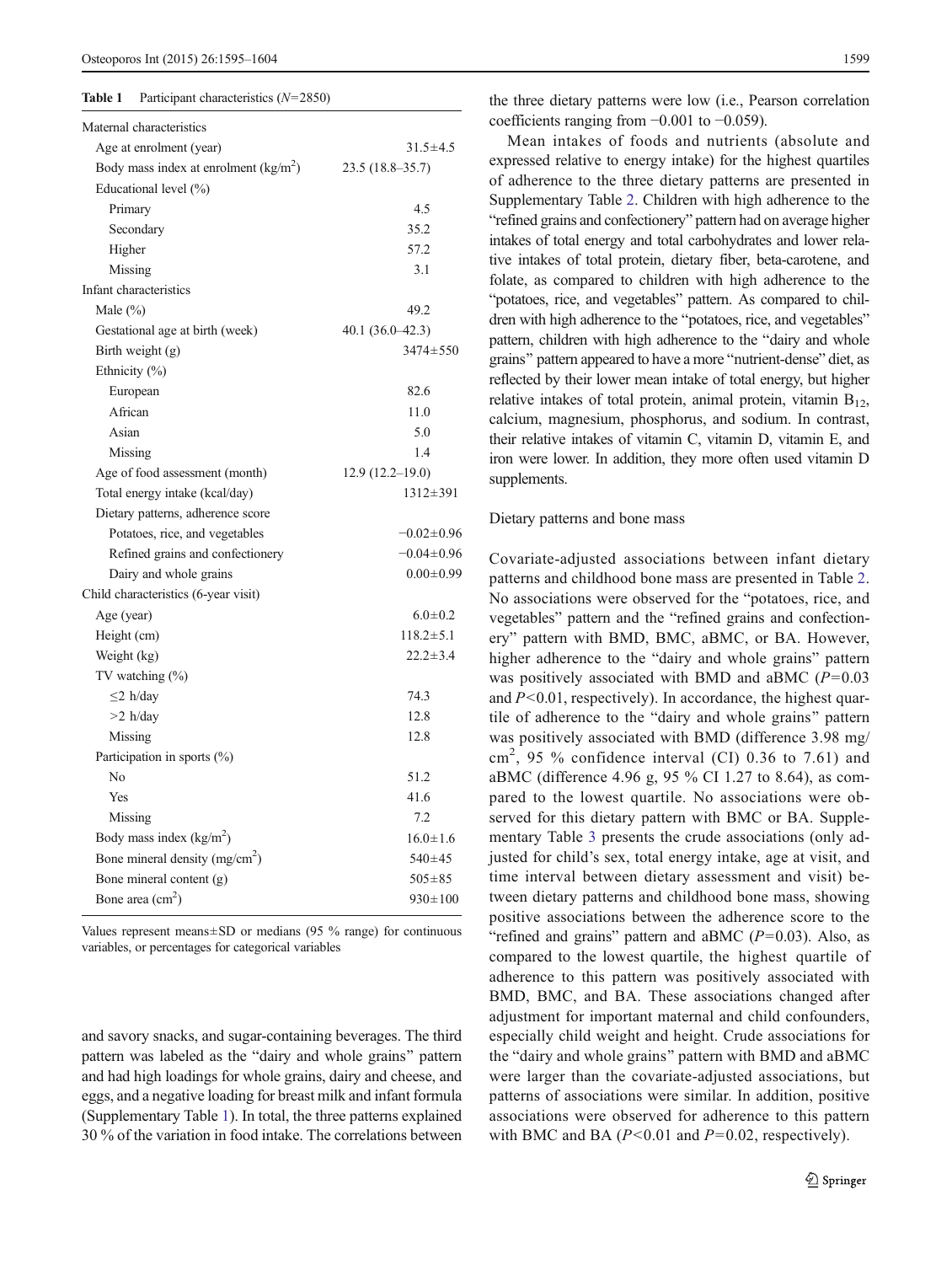|                                     | BMD (mg/cm <sup>2</sup> ) | $\boldsymbol{p}$<br>value | BMC(g)                     | $\boldsymbol{p}$<br>value | aBMC (g)                | $\boldsymbol{p}$<br>value | BA (cm <sup>2</sup> )    | $\boldsymbol{p}$<br>value |
|-------------------------------------|---------------------------|---------------------------|----------------------------|---------------------------|-------------------------|---------------------------|--------------------------|---------------------------|
| Potatoes, rice, and vegetables      |                           |                           |                            |                           |                         |                           |                          |                           |
| Continuously (per SD)               | $0.76(-0.71, 2.22)$       | 0.31                      | $1.48 (-0.29, 3.26)$       | 0.10                      | $0.28(-1.21, 1.77)$     | 0.72                      | $1.56(-0.63, 3.74)$      | 0.16                      |
| <b>Ouartile 1</b>                   | Reference                 |                           | Reference                  |                           | Reference               |                           | Reference                |                           |
| <b>Ouartile 2</b>                   | $-0.39(-3.80,$<br>3.03)   | 0.82                      | $0.50$ (-3.65, 4.64)       | 0.81                      | $-1.32(-4.80,$<br>2.15) | 0.46                      | $2.35(-2.75, 7.45)$      | 0.37                      |
| Ouartile 3                          | $1.89(-1.62, 5.40)$       | 0.29                      | $3.73 (-0.52, 7.98)$       | 0.09                      | $1.00(-2.57, 4.56)$     | 0.58                      | $3.54 (-1.70, 8.77)$     | 0.19                      |
| <b>Ouartile 4</b>                   | $2.28(-1.52, 6.07)$       | 0.24                      | $4.22(-0.38, 8.83)$        | 0.07                      | $0.83(-3.03, 4.69)$     | 0.67                      | $4.39(-1.28,$<br>10.05)  | 0.13                      |
| Refined grains and<br>confectionery |                           |                           |                            |                           |                         |                           |                          |                           |
| Continuously (per SD)               | $1.02(-0.64, 2.68)$       | 0.23                      | $0.97(-1.05, 2.99)$        | 0.35                      | $0.84 (-0.85, 2.53)$    | 0.33                      | $0.16 (-2.33, 2.64)$     | 0.90                      |
| <b>Ouartile 1</b>                   | Reference                 |                           | Reference                  |                           | Reference               |                           | Reference                |                           |
| <b>Ouartile 2</b>                   | $-0.65(-4.11,$<br>2.81)   | 0.71                      | $0.70(-3.50, 4.98)$        | 0.75                      | $-1.62(-5.13,$<br>1.90) | 0.37                      | $2.99(-2.18, 8.16)$      | 0.26                      |
| <b>Ouartile 3</b>                   | $0.94 (-2.66, 4.54)$      | 0.61                      | $1.68(-2.68, 6.05)$        | 0.45                      | $0.48 (-3.18, 4.14)$    | 0.80                      | $1.56(-3.82, 6.93)$      | 0.57                      |
| <b>Ouartile 4</b>                   | $0.55(-3.48, 4.58)$       | 0.79                      | $1.43 (-0.33, 3.19)$       | 0.45                      | $0.01(-4.09, 4.10)$     | 0.99                      | $2.46(-3.57, 8.59)$      | 0.42                      |
| Dairy and whole grains              |                           |                           |                            |                           |                         |                           |                          |                           |
| Continuously (per SD)               | $1.48(0.17, 2.79)$ *      | 0.03                      | $0.66 (-0.93, 2.25)$       | 0.42                      | $1.84(0.51, 3.17)^*$    | < 0.01                    | $-1.53(-3.48,$<br>(0.43) | 0.13                      |
| <b>Ouartile 1</b>                   | Reference                 |                           | Reference                  |                           | Reference               |                           | Reference                |                           |
| Quartile 2                          | $0.73 (-2.77, 4.23)$      | 0.68                      | $-0.16(-4.40,$<br>$4.07$ ) | 0.94                      | $1.18 (-2.38, 4.73)$    | 0.52                      | $-1.73(-6.95,$<br>3.49   | 0.52                      |
| <b>Ouartile 3</b>                   | $2.12(-1.50, 5.74)$       | 0.25                      | $2.47(-1.92, 6.86)$        | 0.27                      | $2.04 (-1.65, 5.72)$    | 0.28                      | $0.56$ ( $-4.84$ , 5.96) | 0.84                      |
| <b>Ouartile 4</b>                   | $3.98(0.36, 7.61)^*$      | 0.03                      | $1.88(-2.52, 6.27)$        | 0.40                      | 4.96 $(1.27, 8.64)^*$   | < 0.01                    | $-3.98(-9.40,$<br>1.43)  | 0.15                      |

<span id="page-5-0"></span>**Table 2** Covariate-adjusted associations between infant dietary patterns and childhood bone outcomes  $(N=2850)$ 

Values are based on multiple linear regression models and reflect differences and 95 % CI in bone outcomes for quartiles of dietary pattern adherence scores, as compared to the lowest quartile. Values for dietary patterns continuously reflect a difference per one SD increase in adherence scores. Models are adjusted for child's sex, ethnicity, birth weight Z-score, adherence scores for the two other dietary patterns, total energy intake, time interval between dietary assessment and visit, age at visit, height at visit, weight at visit (i.e., fat+lean mass), and maternal BMI at enrolment

 $aBMC$  area-adjusted bone mineral content,  $BA$  bone area,  $BMC$  bone mineral content,  $BMD$  bone mineral density

 $*_{p}<0.05$ 

## Subgroup and sensitivity analyses

The associations between dietary patterns and bone outcomes did not significantly differ by the child's sex, birth weight, gestational age at birth, BMI at 6-year visit, or multivitamin supplement use. In the analyses with BMD, a significant interaction was observed between the "potatoes, rice, and vegetables" pattern and ethnicity ( $P_{\text{interaction}}$ =0.02). Stratified analyses showed that the adherence score to this dietary pattern tended to be positively associated with BMD only in the European children  $(P=0.08)$  (results not shown). In the analyses with BA, we observed a significant interaction between the "dairy and whole grains" pattern and vitamin D supplementation  $(P_{\text{interaction}}=0.04)$ . Further stratified analyses showed that the "dairy and whole grains" pattern was positively associated with aBMC and inversely associated with BA, only in the group of children who did not receive vitamin D supplementation  $(n=$ 1473). No associations were observed between the "dairy and whole grains" pattern and bone outcomes in the children who did receive vitamin D supplementation (Table [3\)](#page-6-0). In a sensitivity analysis with Dutch children only  $(n=1956)$ , we obtained dietary patterns that resembled the three patterns that were identified in the total group, and we observed similar associations with bone outcomes (results not shown).

# Discussion

In this large population-based cohort study from early life onward, we observed that children with a dietary pattern characterized by high intakes of dairy and cheese, whole grains, and eggs, during early infancy, have a higher BMD during childhood. These associations were only observed in children who did not receive vitamin D supplementation. We found no evidence for consistent associations between a "potatoes, rice, and vegetables" pattern and bone mass in our population of school-age children. Furthermore, the associations between a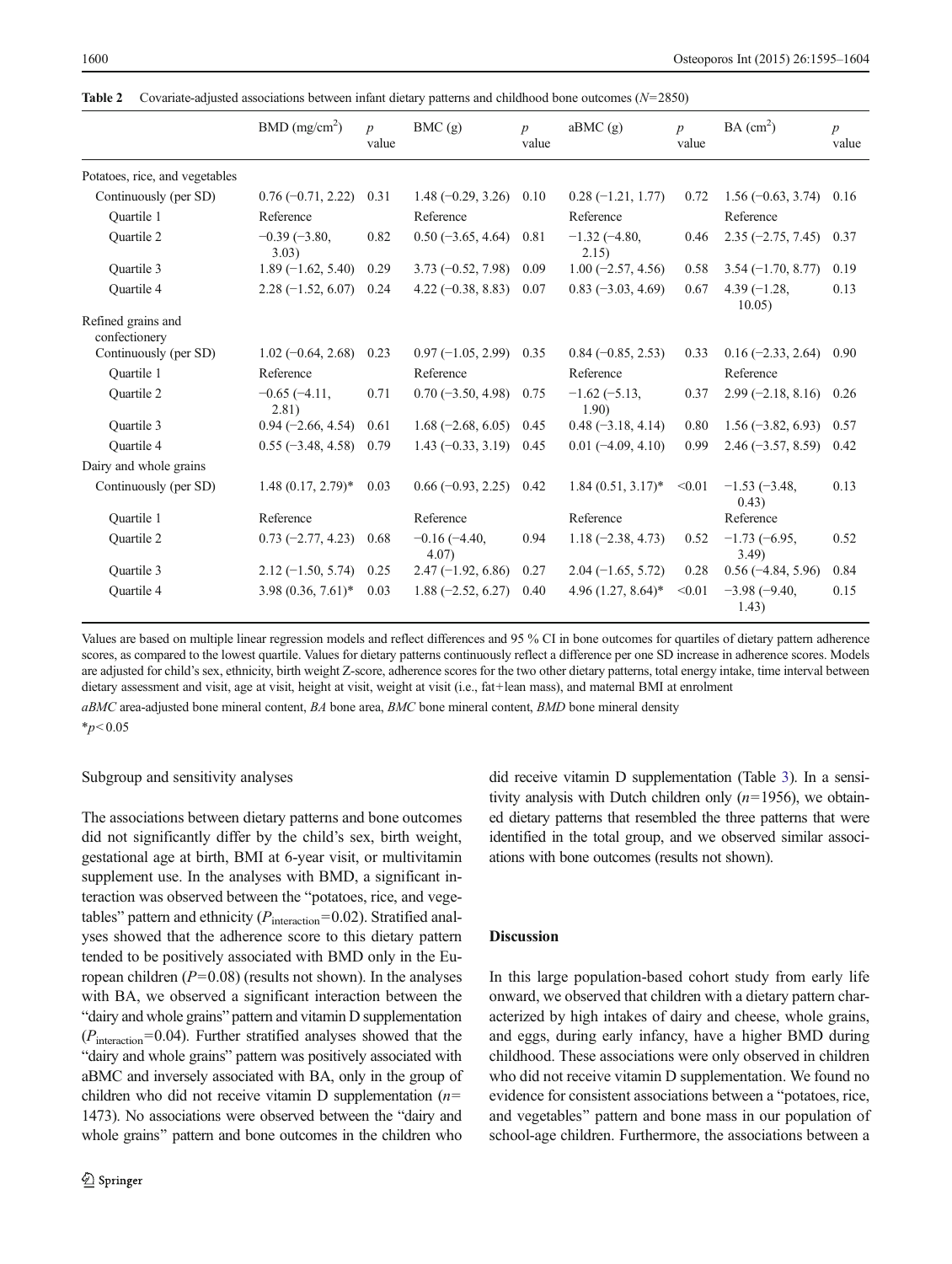<span id="page-6-0"></span>Table 3 Covariate-adjusted associations between infant dietary patterns and childhood bone outcomes, stratified for vitamin D supplementation  $(N=$ 2850)

|                                            | $BMD$ (mg/<br>$\text{cm}^2$ ) | $\boldsymbol{p}$<br>value | BMC(g)                                                                   | $\boldsymbol{p}$<br>value | aBMC(g)                          | $\boldsymbol{p}$<br>value | BA (cm <sup>2</sup> )                                                         | $\boldsymbol{p}$<br>value |
|--------------------------------------------|-------------------------------|---------------------------|--------------------------------------------------------------------------|---------------------------|----------------------------------|---------------------------|-------------------------------------------------------------------------------|---------------------------|
| No vitamin D<br>supplementation $(n=1473)$ |                               |                           |                                                                          |                           |                                  |                           |                                                                               |                           |
| Potatoes, rice, and vegetables             | 1.01<br>$(-1.05, 3.08)$       |                           | $0.34$ 2.49 (-0.01, 4.99)                                                |                           | $0.05$ $0.18$ (-1.90, 2.26) 0.87 |                           | $2.99(-0.13, 6.10)$                                                           | 0.06                      |
| Refined grains and<br>confectionery        | 0.76<br>$(-1.55, 3.06)$       | 0.52                      | $1.13(-1.35, 4.21)$ 0.31 0.24 (-2.07, 2.57) 0.83                         |                           |                                  |                           | $1.53(-1.94, 5.00)$                                                           | 0.37                      |
| Dairy and whole grains                     | 2.03<br>$(-0.06, 4.12)$       | 0.06                      |                                                                          |                           |                                  |                           | $-0.25(-2.77, 2.28)$ 0.85 2.73 (0.62, 4.84) * 0.01 $-3.85(-7.01, -0.68)$ *    | 0.02                      |
| Vitamin D supplementation $(n=1377)$       |                               |                           |                                                                          |                           |                                  |                           |                                                                               |                           |
| Potatoes, rice, and vegetables             | 0.27<br>$(-1.85, 2.38)$       | 0.81                      | $0.59(-1.99, 3.16)$                                                      |                           | $0.66$ $0.10$ (-2.06, 2.27) 0.93 |                           | $0.63(-2.49, 4.75)$                                                           | 0.69                      |
| Refined grains and<br>confectionery        | 1.28<br>$(-1.16, 3.71)$       | 0.30                      |                                                                          |                           |                                  |                           | $0.72 (-2.25, 3.68)$ $0.64$ $1.38 (-1.11, 3.87)$ $0.28$ $-0.86 (-4.45, 2.74)$ | 0.64                      |
| Dairy and whole grains                     | 0.30<br>$(-1.58, 2.19)$       | 0.75                      | 1.11 $(-1.18, 3.40)$ 0.34 0.16 $(-1.77, 2.08)$ 0.87 1.24 $(-1.54, 4.01)$ |                           |                                  |                           |                                                                               | 0.38                      |

Values are based on multiple linear regression models and reflect differences and 95 % CI in bone outcomes for one SD increase in dietary pattern adherence scores. Models are adjusted for child's sex, ethnicity, birth weight Z-score, adherence scores for the two other dietary patterns, total energy intake, time interval between dietary assessment and visit, age at visit, height at visit, weight at visit (i.e., fat+lean mass), and maternal BMI at enrolment  $aBMC$  area-adjusted bone mineral content,  $BA$  bone area,  $BMC$  bone mineral content,  $BMD$  bone mineral density

 $*_{p}<0.05$ 

"refined grains and confectionery" pattern and bone mass appeared to be explained by confounding factors.

Calcium, phosphorus, and protein are important components of bone; hence, adequate intake of these nutrients is required for normal bone development. Other nutrients, including vitamin D, vitamin K, magnesium, zinc, and fluoride, are also involved in bone metabolism [\[2](#page-8-0), [27](#page-9-0)]. Many of these nutrients are intercorrelated and act in a synergistic way. For example, vitamin D is involved in the absorption of calcium, and magnesium plays an important role in vitamin D and calcium metabolism [[1,](#page-8-0) [2](#page-8-0)]. Moreover, whereas the effects of single nutrients are often small, evaluating dietary patterns may enable detection of the cumulative effects of nutrients and nutrient interactions on health outcomes [\[7](#page-8-0)].

Previous studies in adults observed that dietary patterns rich in refined, energy-dense foods were inversely associated with bone health [[8,](#page-8-0) [10](#page-8-0)–[12](#page-8-0)]. We did not observe associations for the "refined grains and confectionery" pattern with bone mass. Also, no associations were observed between the "potatoes, rice, and vegetables" pattern and bone health. A few previous studies have examined dietary patterns in relation to bone health in children or adolescence, indicating that nutrition in early life or in adolescence may influence bone health. In 325 American children followed from age 4 to age 8 years, two dietary patterns were identified that were both positively associated with longitudinal bone mass development. The first pattern was rich in refined grains, processed meat, cheese, eggs, fried potatoes, and sweetened beverages, while the second pattern was characterized by high intakes of whole grains,

processed meats, vegetables, and fruits [[16\]](#page-9-0). In a crosssectional study in 196 Korean adolescents aged 12–15 years, high adherence to a "milk and cereal" pattern was positively associated with lumbar spine BMD, whereas the "traditional Korean," "fast food," and "snacks" dietary patterns were not associated with bone mass [[15](#page-9-0)]. A study in Dutch adolescents aged 9–15 years showed that those who previously followed a macrobiotic diet, characterized by high intakes of cereals, pulses, and vegetables and low intakes of meat, chicken, and dairy, had a lower relative bone mass than subjects who followed an omnivorous diet [\[14](#page-8-0)]. Finally, in 559 children of mothers participating in the Southampton Women's Survey, an "infant feeding guidelines" pattern in infancy, characterized by high intakes of vegetables, fruits, meat/fish, home-prepared foods, and breast milk, was not associated with bone mass at the age of 4 years [\[13\]](#page-8-0). Other evidence that early life nutritional factors may influence childhood bone health come from studies on maternal diet [\[28,](#page-9-0) [29](#page-9-0)]. A previous study also embedded in the Generation R Study observed that maternal intakes of protein, phosphorus, and calcium and blood concentrations of vitamin  $B_{12}$  in pregnancy were positively related to childhood bone mass, whereas maternal carbohydrate intake and blood concentrations of homocysteine were inversely associated with childhood bone mass [\[20](#page-9-0)].

In the present study, a "dairy and whole grains" pattern in infancy was associated with higher BMD and aBMC in childhood. Parameter estimates were small, but significant. This dietary pattern was characterized by high intakes of whole grains, dairy and cheese, and eggs,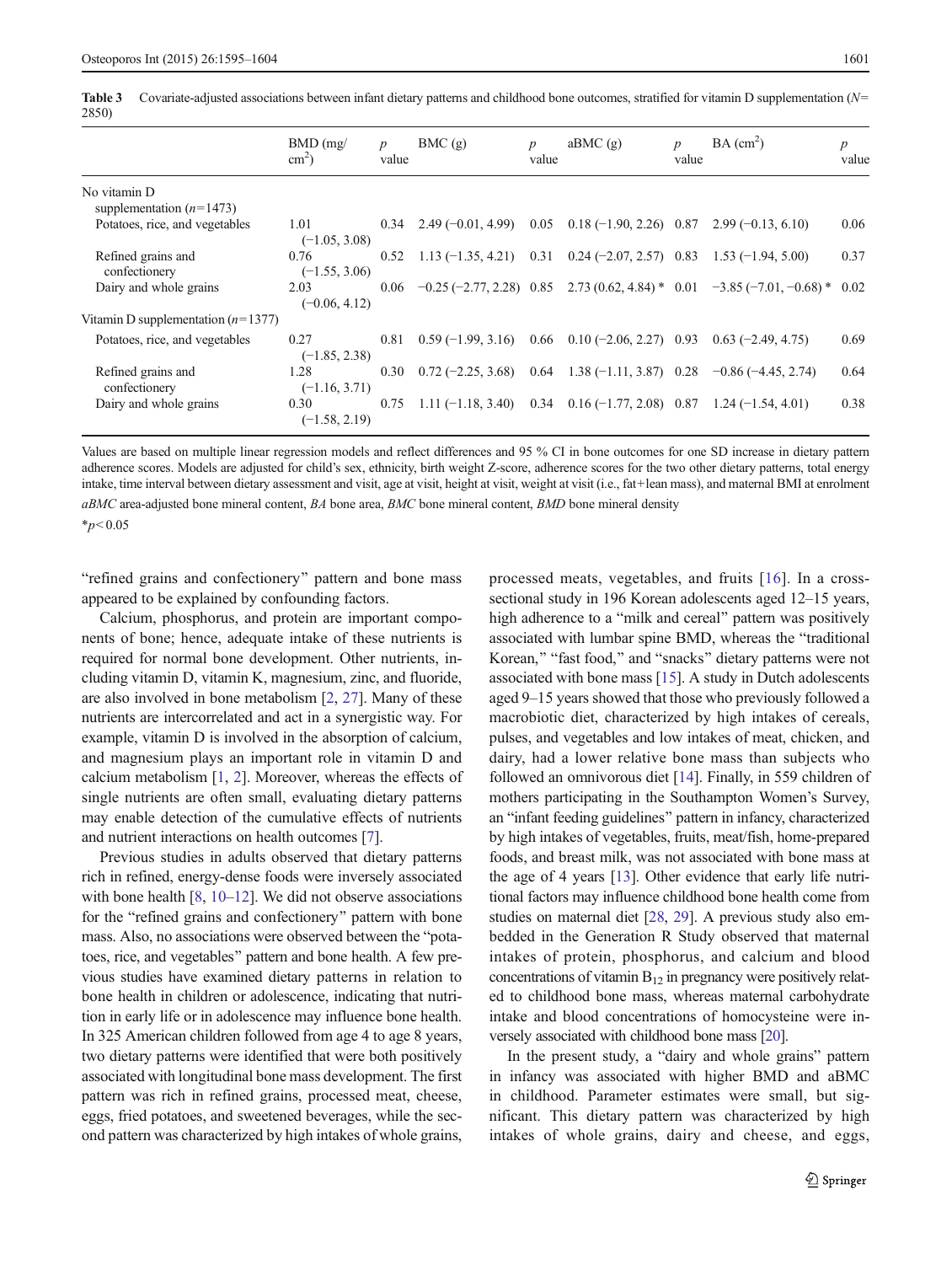which together contain a number of ingredients that may have beneficial effects on bone outcomes. Key nutrients supplied by dairy foods are calcium, magnesium, vitamin D (especially if fortified), and high-quality proteins. Whole grain products contain magnesium, iron, B vitamins, and other bioactive compounds (i.e., phytochemicals, antioxidants), which may benefit bone health [\[2](#page-8-0), [27\]](#page-9-0). It goes beyond the aim of the present study to disentangle the relative individual contributions of different dietary components. Nevertheless, we performed exploratory analyses to evaluate the associations for specific foods/nutrients (i.e., dairy products, whole grains, eggs, calcium, vitamin D, B vitamins) with bone outcomes and observed that these associations were not consistent and/or smaller in magnitude, as compared to the associations for the "dairy and whole grains" pattern (results not shown). This suggests that the associations between the "dairy and whole grains" pattern and bone outcomes are largely driven by the combination of food groups and nutrients that make part of this pattern as a whole. Nevertheless, further research is needed to confirm this.

We observed that children with the highest adherence to the "dairy and whole grains" pattern had on average higher relative intakes of total protein, animal protein, calcium, phosphorus, magnesium, and vitamin  $B_{12}$ . These are nutrients that have been positively related to bone health in children and/or adults [[2](#page-8-0), [27](#page-9-0), [30\]](#page-9-0). In contrast, these children had a lower mean intake of vitamin D, as compared to children in the highest quartiles of the other two dietary patterns. In the Netherlands, most dairy products are not fortified with vitamin D. Hence, other foods such as fish, meat, margarines, baking fats, and infant formula might be more important sources for children. In addition, since the year 2000, the use of vitamin D supplements has been recommended for children up to the age of 4 years. We observed that vitamin D supplements were used more often in children with a high adherence to the "dairy and whole grains" pattern, which may counterbalance their relatively lower dietary intake of vitamin D. Interestingly, however, we observed that the beneficial effect on bone health of the "dairy and whole grains" pattern was more explicit in the children who did not receive vitamin D supplementation. This could suggest that the importance of the consumption of specific dietary factors diminishes in case of vitamin D supplementation or, alternatively, that the consumption of dairy and whole grain products may compensate for the absence of vitamin D supplementation.

We observed a significant interaction between the "potatoes, rice, and vegetables" pattern and ethnicity in the analyses with BMD. Differential effects of dietary patterns on bone may be related to racial/ethnic differences in the metabolism of specific nutrients, such as calcium and vitamin D [\[31](#page-9-0)]. Furthermore, risk factors associated with BMD and fracture risk may be ethnic-specific [\[32](#page-9-0)], suggesting that specific dietary exposures might beneficially affect bone development in some ethnic groups, but not in others.

Next to providing specific nutrients, the bone-promoting effect of the "dairy and whole grains" pattern may also act through insulin growth factor 1 (IGF-1). Cow's milk is known to increase IGF-1 levels [[33\]](#page-9-0) (reviewed by [\[34\]](#page-9-0)), which stimulates bone mass accrual [\[34\]](#page-9-0). Furthermore, dietary patterns could also indirectly affect bone mass, through changes in fat and/or lean mass that are driven by the diet. For example, body weight/body fat is a known factor that is positively related to bone mass [[1,](#page-8-0) [35\]](#page-9-0). To take this into account, we adjusted all our analyses for total energy intake and child anthropometrics to obtain estimates that were uncorrelated with body size or energy intake.

In analyses stratified for vitamin D supplementation, we observed positive associations for the "dairy and whole grains" pattern with aBMC, but inverse associations with bone area. Further investigations using 3D assessments (e.g., quantitative CT) are needed to determine whether these findings are arising from differences in skeletal frame size and/or bone geometry.

The observed effect estimates are small and may not reflect individual, clinically relevant, differences. Nevertheless, the present study provides insight into mechanisms linking early life nutrition to bone acquisition during childhood. Prospective studies with follow-up into adulthood can determine whether such dietary exposures during childhood can be translated to risk differences later in life.

## Methodological considerations

An important strength of this study is the populationbased cohort design from early life onward, with detailed measurements of dietary intake and bone mass in a large number of children. We collected information on many potential confounding variables. However, as in any observational study, residual confounding due to unmeasured variables such as physical activity levels might still be an issue.

Information on bone health was available for 80 % of all singleton children with information on dietary intake. Children who participated in the DXA measurement at the age of 6 years on average had a lower total energy intake and a lower adherence score to the "refined grains and confectionery" pattern compared with children who did not participate. Selection bias due to selective loss to follow-up is of concern if the associations between dietary patterns and bone health differ between those included and not included in the study. Although this seems unlikely, it cannot be excluded.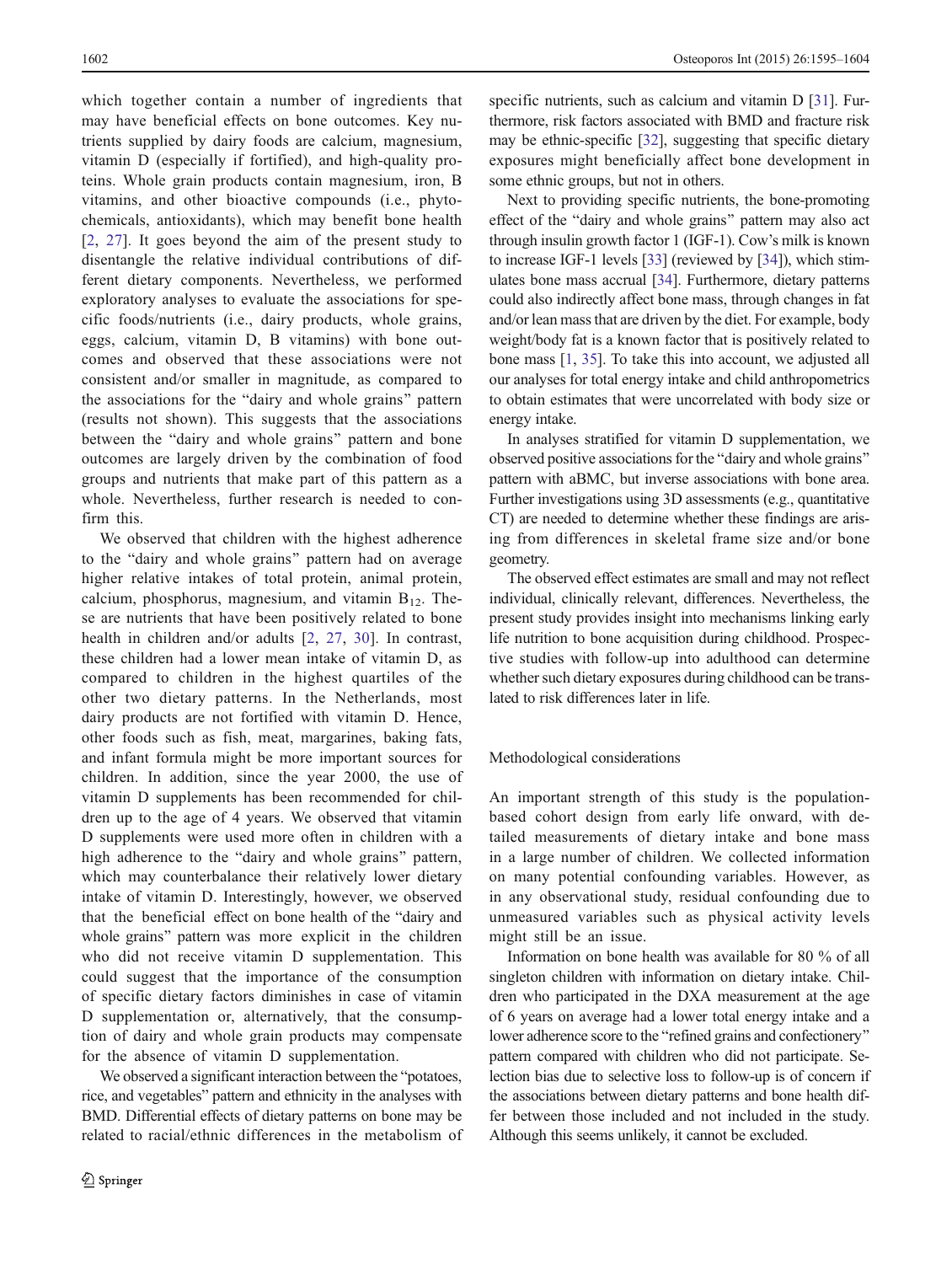<span id="page-8-0"></span>Dietary patterns were assessed at the approximate age of 14 months. Dietary habits may change during childhood, and these dietary changes could also affect childhood bone health. Unfortunately, no further data on childhood diet was available to examine this. Previous studies in (young) children have shown evidence of tracking of dietary habits [\[36](#page-9-0)–[39\]](#page-9-0), which suggests that information on infant nutrition may be a reasonable indicator of childhood diet. Nevertheless, more research on tracking of dietary intakes is needed to confirm this.

Dietary pattern analysis involves several decisions that may influence the findings, such as the composition of food groups, numbers of factors to extract, and labeling of the components [7]. Nevertheless, we used common criteria to select the factors. Although the amount of variance (30 %) explained by the extracted dietary patterns was small, it is comparable with previous studies [10, [15](#page-9-0), [36\]](#page-9-0).

#### Conclusion

In this prospective cohort study, we observed that children with a dietary pattern characterized by high intakes of dairy and cheese, whole grains, and eggs during early infancy have a higher BMD during childhood. These associations were only observed in children who did not receive vitamin D supplementation. Adherence to a dietary pattern rich in potatoes, rice, and vegetables and to a dietary pattern rich in refined grains and confectionery was not consistently associated with bone outcomes. Given the small parameter estimates, further research is needed to replicate the findings and to investigate whether the observed differences have consequences for bone health in later life.

Acknowledgments EHH, JCKJ, and OHF work in ErasmusAGE, a center for aging research across the life course funded by Nestlé Nutrition (Nestec Ltd.), Metagenics Inc., and AXA. Nestlé Nutrition (Nestec Ltd.), Metagenics Inc., and AXA had no role in the design and conduct of the study; collection, management, analysis, and interpretation of the data; and preparation, review, or approval of the manuscript. The Generation R Study is conducted by the Erasmus Medical Center Rotterdam in close collaboration with the School of Law and Faculty of Social Sciences of the Erasmus University Rotterdam, the Municipal Health Service Rotterdam area, the Rotterdam Homecare Foundation, and the Stichting Trombosedienst & Artsenlaboratorium Rijnmond, Rotterdam. The general design of the Generation R Study is made possible by financial support from the Erasmus University Medical Center Rotterdam, the Erasmus University Rotterdam, the Netherlands Organization for Health Research and Development (ZonMw), the Netherlands Organisation for Scientific Research (NWO), and the Ministry of Health, Welfare and Sport. We gratefully acknowledge all participants and the contribution of general practitioners, hospitals, midwives, and pharmacies in Rotterdam. Acquisition of nutritional data was funded by an unrestricted grant from Europe Container Terminals received by Prof. Dr. H.A. Moll. Dr. Jaddoe and Dr. Rivadeneira received additional grants from the Netherlands Organization for Health Research and Development (VIDI 016.136.361 and VIDI 016.136.367, respectively).

Conflicts of interest None.

Open Access This article is distributed under the terms of the Creative Commons Attribution Noncommercial License which permits any noncommercial use, distribution, and reproduction in any medium, provided the original author(s) and the source are credited.

## References

- 1. Heaney RP, Abrams S, Dawson-Hughes B, Looker A, Marcus R, Matkovic V, Weaver C (2000) Peak bone mass. Osteoporos Int 11(12):985–1009
- 2. Ilich JZ, Kerstetter JE (2000) Nutrition in bone health revisited: a story beyond calcium. J Am Coll Nutr 19(6):715–737
- 3. Huncharek M, Muscat J, Kupelnick B (2008) Impact of dairy products and dietary calcium on bone-mineral content in children: results of a meta-analysis. Bone 43(2):312–321
- 4. McGartland CP, Robson PJ, Murray LJ, Cran GW, Savage MJ, Watkins DC, Rooney MM, Boreham CA (2004) Fruit and vegetable consumption and bone mineral density: the Northern Ireland Young Hearts Project. Am J Clin Nutr 80(4):1019–1023
- 5. Mouratidou T, Vicente-Rodriguez G, Gracia-Marco L, Huybrechts I, Sioen I, Widhalm K, Valtuena J, Gonzalez-Gross M, Moreno LA (2013) Associations of dietary calcium, vitamin D, milk intakes, and 25-hydroxyvitamin D with bone mass in Spanish adolescents: the HELENA study. J Clin Densitom 16(1):110–117
- 6. Vatanparast H, Baxter-Jones A, Faulkner RA, Bailey DA, Whiting SJ (2005) Positive effects of vegetable and fruit consumption and calcium intake on bone mineral accrual in boys during growth from childhood to adolescence: the University of Saskatchewan Pediatric Bone Mineral Accrual Study. Am J Clin Nutr 82(3):700–706
- 7. Hu FB (2002) Dietary pattern analysis: a new direction in nutritional epidemiology. Curr Opin Lipidol 13(1):3–9
- 8. Langsetmo L, Poliquin S, Hanley DA, Prior JC, Barr S, Anastassiades T, Towheed T, Goltzman D, Kreiger N, CaMos Research G (2010) Dietary patterns in Canadian men and women ages 25 and older: relationship to demographics, body mass index, and bone mineral density. BMC Musculoskelet Disord 11:20
- 9. Kontogianni MD, Melistas L, Yannakoulia M, Malagaris I, Panagiotakos DB, Yiannakouris N (2009) Association between dietary patterns and indices of bone mass in a sample of Mediterranean women. Nutrition 25(2):165–171
- 10. Hardcastle AC, Aucott L, Fraser WD, Reid DM, Macdonald HM (2011) Dietary patterns, bone resorption and bone mineral density in early post-menopausal Scottish women. Eur J Clin Nutr 65(3): 378–385
- 11. Okubo H, Sasaki S, Horiguchi H, Oguma E, Miyamoto K, Hosoi Y, Kim MK, Kayama F (2006) Dietary patterns associated with bone mineral density in premenopausal Japanese farmwomen. Am J Clin Nutr 83(5):1185–1192
- 12. Tucker KL, Chen H, Hannan MT, Cupples LA, Wilson PW, Felson D, Kiel DP (2002) Bone mineral density and dietary patterns in older adults: the Framingham Osteoporosis Study. Am J Clin Nutr 76(1): 245–252
- 13. Harvey NC, Robinson SM, Crozier SR, Marriott LD, Gale CR, Cole ZA, Inskip HM, Godfrey KM, Cooper C, Southampton Women's Survey Study G (2009) Breast-feeding and adherence to infant feeding guidelines do not influence bone mass at age 4 years. Br J Nutr 102(6):915–920
- 14. Parsons TJ, van Dusseldorp M, van der Vliet M, van de Werken K, Schaafsma G, van Staveren WA (1997) Reduced bone mass in Dutch